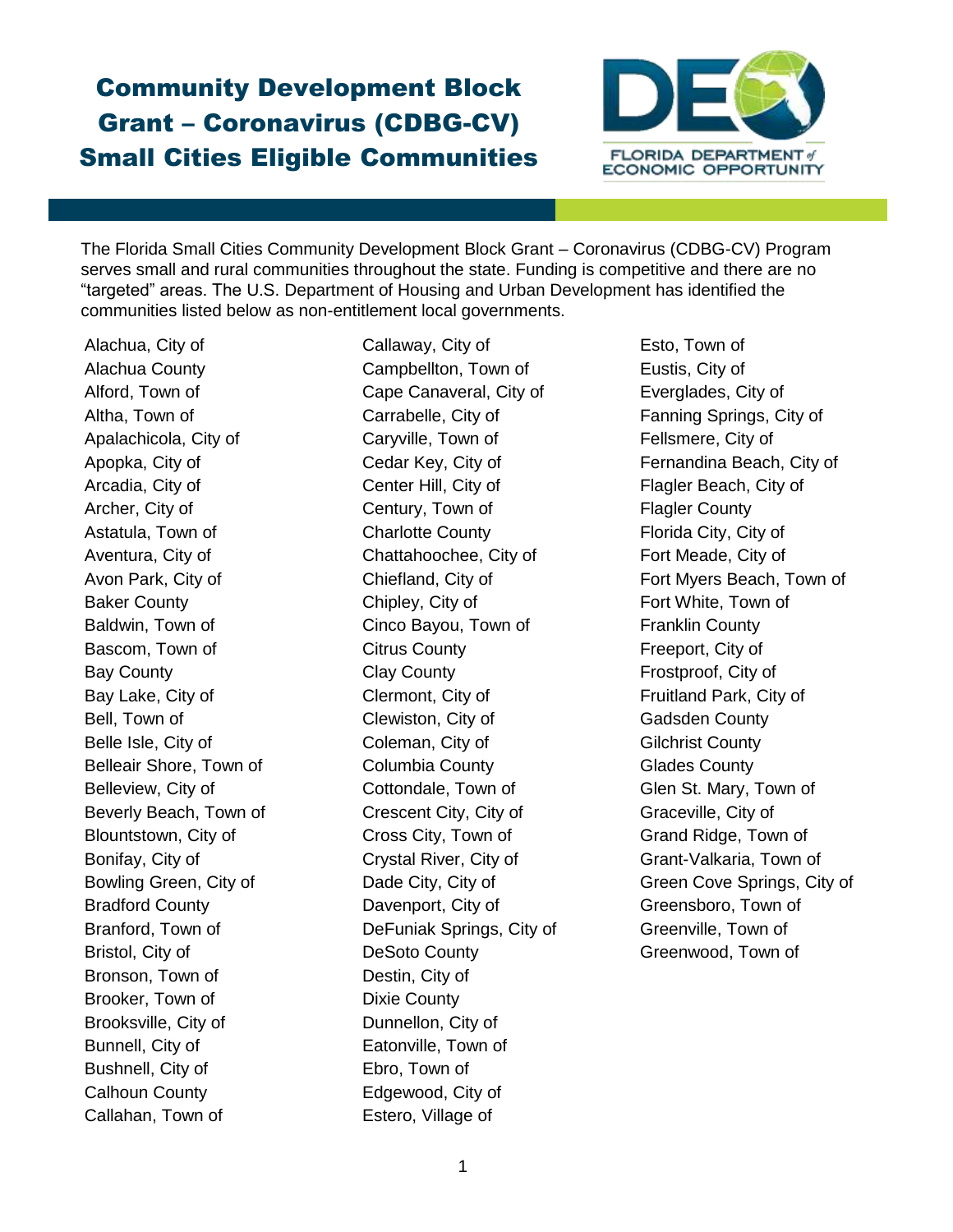## Small Cities CDBG-CV Eligible Communities



Gretna, City of Groveland, City of Gulf Breeze, City of Gulf County Haines City, City of Hamilton County Hampton, City of Hardee County Havana, Town of Hawthorne, City of Hendry County Hernando County High Springs, City of Highland Beach, Town of Highland Park, Village of Highlands County Hilliard, Town of Holmes County Horseshoe Beach, Town of Howey-in-the-Hills, Town of Indian River County Indian River Shores, Town of Indiantown, Village of Inglis, Town of Interlachen, Town of Inverness, City of Islamorada, Village of Jackson County Jacob City, City of Jasper, City of Jay, Town of Jefferson County Jennings, Town of Jupiter Island, Town of Key Colony Beach, City of Key West, City of Keystone Heights, City of LaBelle, City of LaCrosse, Town of Lady Lake, Town of Lafayette County

Lake Buena Vista, City of Lake Butler, City of Lake City, City of Lake Hamilton, Town of Lake Placid, Town of Lake Wales, City of Laurel Hill, City of Lawtey, City of Layton, City of Lee, Town of Leon County Levy County Liberty County Live Oak, City of Lynn Haven, City of Macclenny, City of Madison County Madison, City of Malabar, Town of Malone, Town of Marathon, City of Marianna, City of Marineland, Town of Martin County Mary Esther, City of Mascotte, City of Mayo, Town of McIntosh, Town of Melbourne Beach, Town of Mexico Beach, City of Micanopy, Town of Midway, City of Milton, City of Monroe County Monticello, City of Montverde, Town of Moore Haven, City of Mount Dora, City of Mulberry, City of Nassau County New Port Richey, City of

Newberry, City of Niceville, City of Noma, Town of Oak Hill, City of Oakland, Town of Ocean Breeze Park, Town of Ocean Ridge, Town of Okaloosa County Okeechobee County Okeechobee, City of Orange Park, Town of Orchid, Town of Otter Creek, Town of Palatka, City of Palmetto, City of Panama City Beach, City of Parker, City of Paxton, Town of Penney Farms, Town of Perry, City of Pierson, Town of Polk City, Town of Pomona Park, Town of Ponce de Leon, Town of Ponce Inlet, Town of Port St. Joe, City of Punta Gorda, City of Putnam County Quincy, City of Raiford, Town of Reddick, Town of Santa Rosa County Sea Ranch Lakes, Village of Sebring, City of Sewall's Point, Town of Shalimar, Town of Sneads, Town of Sopchoppy, City of Springfield, City of St. Augustine, City of St. Lucie County